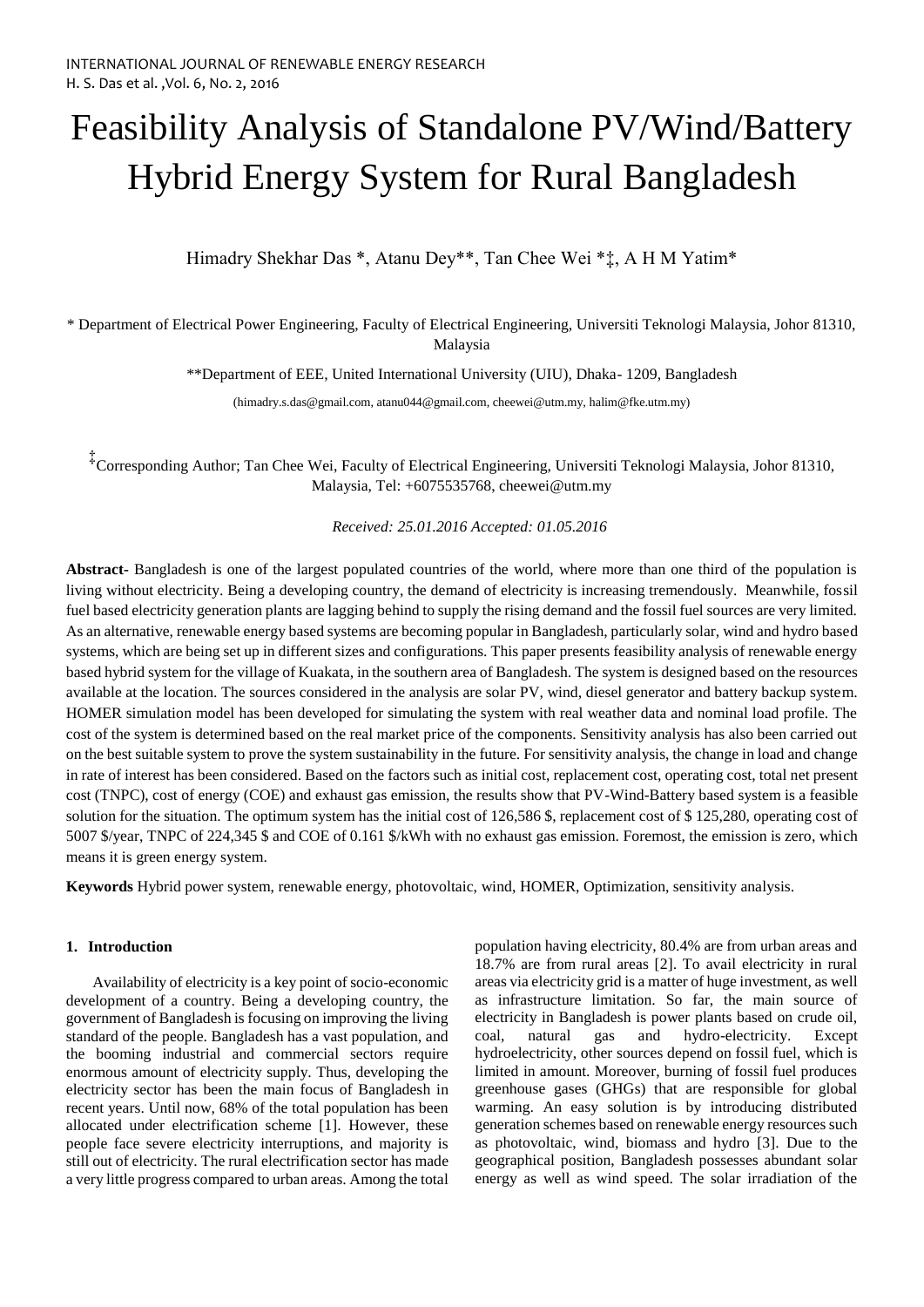country is 4.67 kWh/m2 and the average wind speed at southern part is above 5 m/s [4, 5]. Thus, distributed generation systems are ideal for Bangladesh. System hybridization with multiple renewable energy sources is efficient and cost effective and can cover larger area. To maximize efficiency, renewable energy sources are combined with conventional diesel generators. Researchers have proposed various configuration of hybrid systems based on renewable energy resources of the concerned locations. The popular configurations are PV/Diesel/Battery [6-8], PV/Wind/Diesel/Battery [9-11], PV/Wind/Diesel [12], PV/Wind/Battery [2, 13] and so on. Different government and non-government organizations are working on renewable energy based systems to make them popular in Bangladesh [14, 15]. Among various configurations, PV/Wind/Diesel generator system is quite common to the researchers. Zuabir et al. proposed such system capable of producing 19.4MW for coastal areas of Bangladesh [16]. Similar configuration has been proposed by Islam et al. for Saint Martin Island [17]. A PV/Diesel/Battey system has been proposed by Salehin et al. for the norther part of Bangladesh in [18]. Grid connected PV system viability has been analyzed by Mondal and Islam in reference [19, 20]. Nandi et al. proposed a PV/Wind/Battery system for hilly area of Bangladesh [21].

Renewable energy based system viability is limited to the resources available at certain location such as solar irradiation, wind speed, diesel price etc. Besides, feasibility study performed on Bangladesh is limited. Although some locations of southern part of Bangladesh are covered in the previous studies, this cannot be generalized to the whole of Bangladesh as there are places with different situation. These locations may be potential to set up Renewable Energy based system, as they may have usable renewable energy resources. In this study, a rural location called Baultali Muslim Para in southern part of Bangladesh has been chosen, where sufficient renewable energy resources are available to set up a hybrid system. The solar data and wind speed data are taken from the NASA website and surveys done by other researchers [5, 22]. The optimum system configuration is defined by economic feasibility analysis done by using HOMER software, and finally the different aspect of the system is discussed. The main focus of this study is to come up with a feasible configuration based on renewable energy, which can serve the purpose for long time. For this purpose, sensitivity analyses of concerned factors have been done.

## **2. Methodology**

The objective of this study is to investigate the feasibility of renewable energy based system for rural area of southern Bangladesh. The distributed generation system is connected to the load in a micro grid structure and all loads are considered as AC load, thus, no high voltage conversion is required. To achieve the goal, the following procedures are required: choosing a suitable location, exploring the availability of resources at that location, modeling the hybrid system based on the resources and optimization.

## *2.1. Location and Background Information*

The selected location for this study was Baultali Muslim Para under Kalapara sub-district of Pathuakhali district. The location was selected based on renewable energy availability and strategic importance of the location. The place is near the famous sea beach of Kuakata. The coordinates are 21˚58 north and 90˚14 east. The number of households in the village is 51, and the population is only 220, consisting of 97 males and 123 females. Majority of the tenants live on farming and fishing. Electricity supply is available in the main Kalapara subdistrict, but yet to cover this selected area. Because of no electricity, the village people depend on kerosene and candles for lighting and there is no way to use fans, television or refrigerators. To facilitate electricity for these fifty households, a renewable energy based system is proposed.

# *2.2. Solar energy Potential of the Location*

According to Bangladesh Metrological Department and NASA website, the solar radiation range is 4 kW/m2/d to 5.9 kW/m2/d at the selected place [5, 23]. From Figure 1, the maximum value of radiation is achieved in March, April and May and the minimum value is in July, August and September. The clearness index can be achieved from solar radiation data by considering it in HOMER software. According to the data, the clearness index is highest in winter season, and lowest during rainy season. The value ranges from 0.4 to 0.65.

## *2.3. Wind Energy Potential of the Location*

As a coastal area, the location experiences high wind speed. The wind speed during the monsoon is highest and lowest in winter. According to the survey done by A.A. Bhuiyan et al., the wind speed varies from 2.8m/s to 5.9 m/s. The average wind speed is 4.18 m/s at the height of 30m. A 1kW wind turbine can produce 3170kWh energy every year from this wind potential [22]. Thus by deploying higher number of turbines or by selecting higher capacity of turbines more power can be produced. Figure 2 shows the variation of wind speed throughout whole year, where the tower height is considered as 30m. The wind speed is ideal for implementing wind turbine for power generation.



**Fig 1**. Solar radiation and clearness index data [4].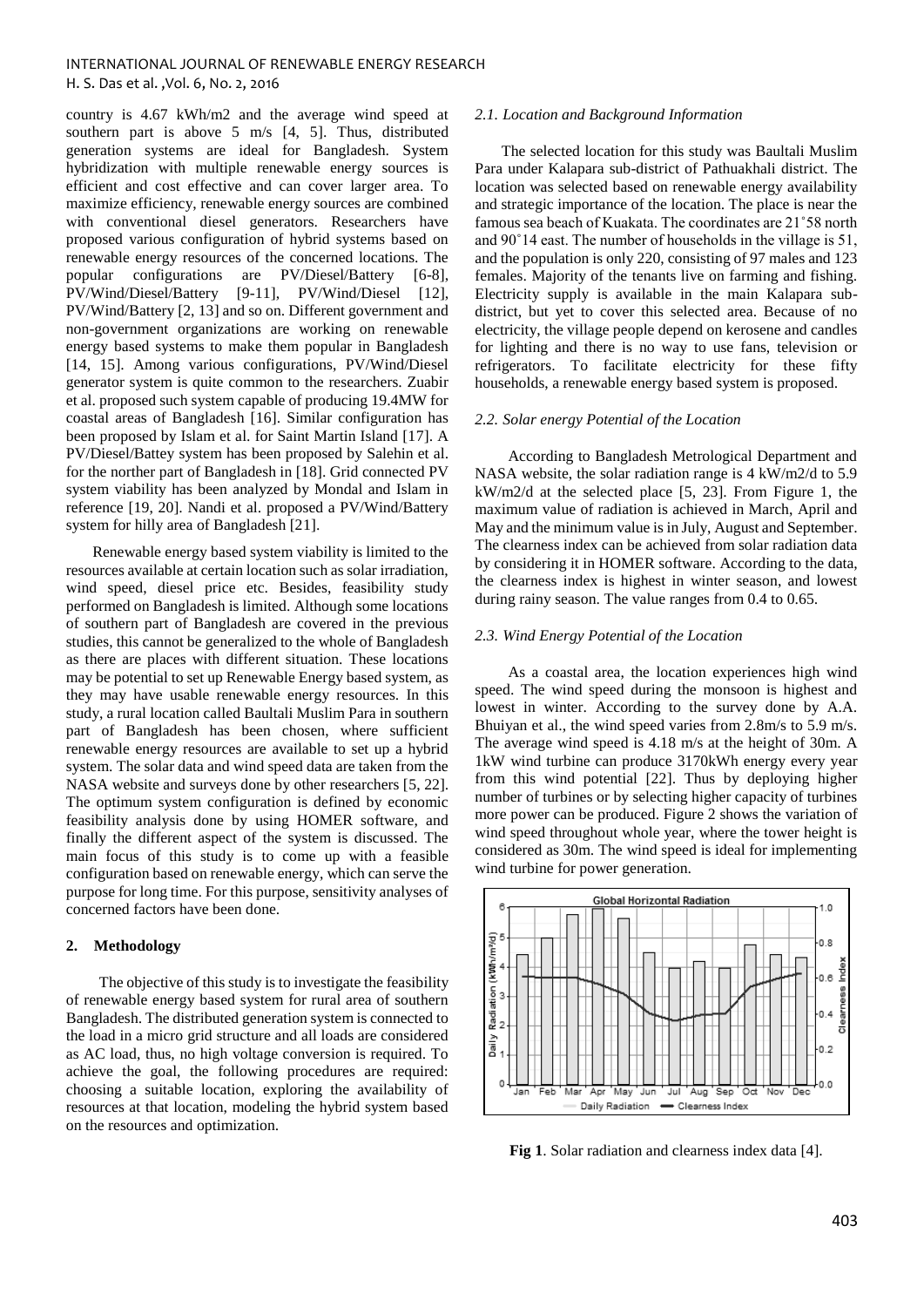

**Fig 2**. Wind speed variation throughout the year [21].

## *2.4. Diesel Price in Bangladesh*

The average diesel price in Bangladesh is 68.00 BDT, equivalent to \$ 0.88 (1 USD= 78 BDT). The price of diesel may increase if transportation cost is included. As the location is a rural area and the transportation facility is not sufficient, the price may rise up to \$ 1.5 to \$ 2.00. Government does not provide any subsidy on diesel price, thus the price increases throughout the country while it increases in the international market.

## *2.5. Simulation Software*

There are several software available to analyze the feasibility of power generation systems, such as RETScreen, HOMER, iHOGA and Hybrid2 [24]. All of them have different features like application area, power range of application or analysis method. HOMER software has been selected for this analysis, because this tool is widely used, easy to model a microgrid and the legacy version is free. Moreover, it can estimate the size based on technical compatibility as well economic feasibility. The operating strategies can be defined as input, based on which the tool performs its analysis [11, 12, 25-28]. National Renewable Energy Research Laboratory (NERL), USA has developed HOMER tool for renewable system analysis. This software not only defines the components specifications, but also estimates different types of costs including the life cycle costs, operation and maintenance (O&M) cost, per year operating cost, total net present cost (TNPC), as well as cost of energy (COE). Besides, the models can be compared with other systems based on technical and economic aspects. In this study, where the system consists of PV, battery, wind turbine, diesel engine and converter of various sizes, HOMER has been used to determine the best feasible system which can meet the load in the most economical way. The main focus of this study is determining the initial cost, replacement cost, operating cost, TNPC, COE and the pollutant gas emission of the system.

## **3. System Description**

## *3.1. Electrical Load Profile*

The load profile is based on a rural area with 50 families. The description of the village in the previous section clarifies that the place is a tourist attraction and quite busy area; however, there is no electricity there. To create the load profile, the loads considered for each family are 5 fluorescent bulbs, 2 fans, 1 refrigerator, 1 television and one CD/DVD set. The load calculation is shown in Table 1, where the maximum power consumption as well as the average power consumption throughout the year is shown. To generate realistic load profile probabilistic method is used [29]. Moreover, seasonal impact on the load profile is also considered. Figure 3 shows the different load conditions in six different seasons. Figure 4 shows the complete load profile generated by HOMER. The load characteristics show that, there is a base load throughout the day, and the peak load is at noon and mainly in the evening. The peak load is 30kW, recorded during summer season. The scaled annual average load is 213 kWh/day.

## *3.2. PV generator Data*

The PV panels considered in this study is Astronergy 255 Silver Poly CHSM 6610P [30]. The technical parameters are shown in the Table 2. The cost parameters from the manufacturer is shown in Table 4.The lifetime of the PV panels are defined as 15 years and the de-rating factor is 90% of the electricity produced from each panel. Horizontal axis tracking system has been considered for the MPPT system.



**Fig 3**. Hourly average load variation in different seasons.

| Appliance              | no of<br>units | power consumption<br>of each unit (W) | power (Wh) | <b>Maximum Power</b><br>consumption<br>(kWh/day) | Average power<br>consumption<br>(kWh/day) |
|------------------------|----------------|---------------------------------------|------------|--------------------------------------------------|-------------------------------------------|
| Refrigerator           | 50             | 80                                    | 4000       | 96                                               | 96                                        |
| TV                     | 50             | 70                                    | 3500       | 84                                               | 18.55                                     |
| Fluorescent light bulb | 250            | 22                                    | 5500       | 132                                              | 40.7                                      |
| Fan                    | 100            | 50                                    | 5000       | 120                                              | 54.166                                    |
| CD/DVD player          | 50             | 50                                    | 2500       | 60                                               | 4.34                                      |

**Table 1.** Considered load calculation to prepare the load profile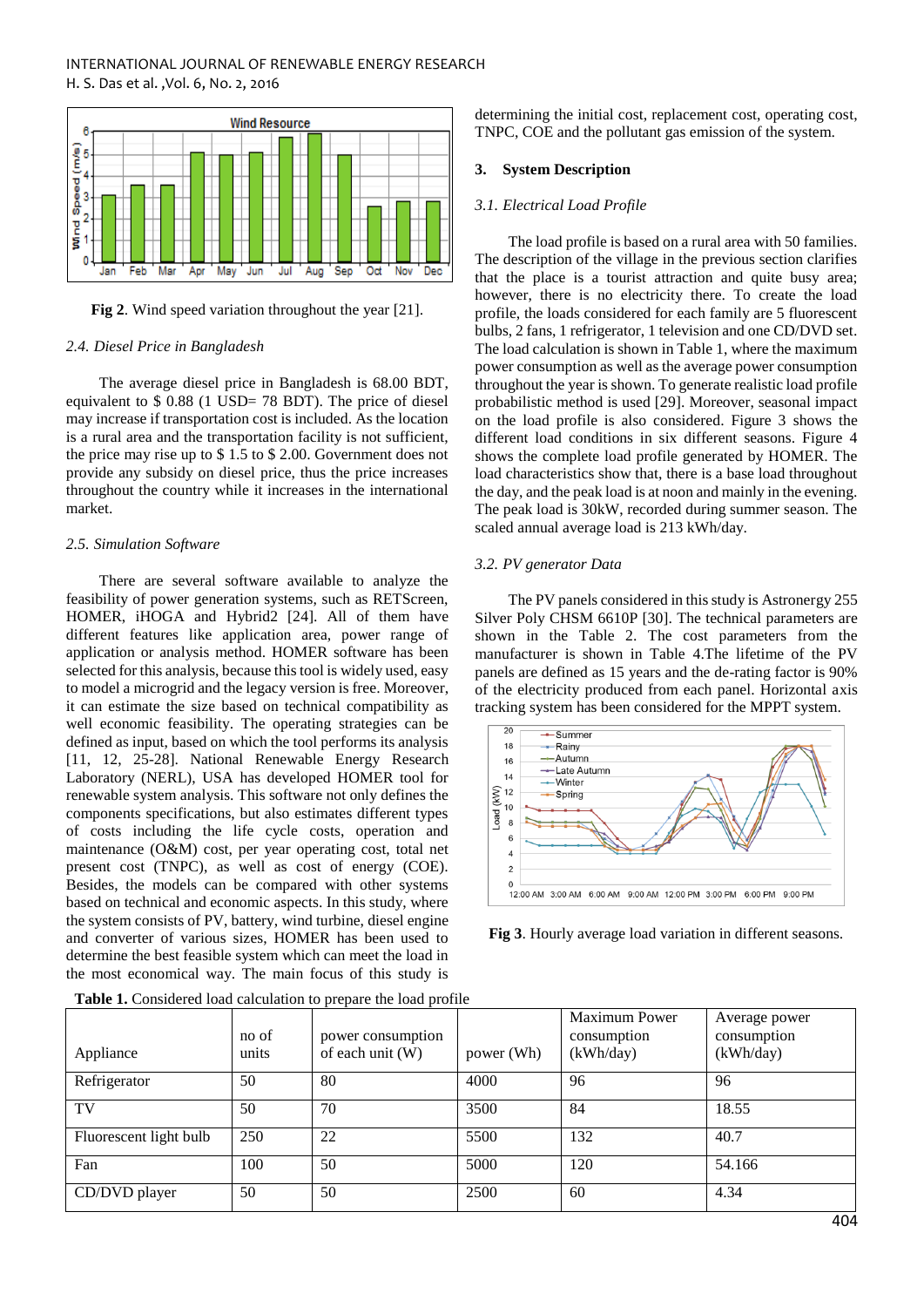

**Fig 4**. Daily average load for a complete year.

Table 2: Technical Specification of single PV panel

| Specification                | Value                      |
|------------------------------|----------------------------|
| Model                        | Astronergy 255 Silver Poly |
|                              | <b>CHSM 6610P</b>          |
| Material                     | 60 cell Polycrystalline    |
| <b>Maximum Power</b>         | 255W                       |
| Voltage at maximum           | 30.68V                     |
| power point                  |                            |
| Open Circuit Voltage         | 38.40V                     |
| <b>Short Circuit Curremt</b> | 8.69A                      |
| maximum<br>Current at        | 8.33A                      |
| power point                  |                            |

Ground reflectance is considered at 20%, and the temperature effect is also considered, where, the nominal operating temperature is 35°C and temperature coefficient is - 0.5%/°C. The sizes considered for the optimization is from 0kW to 200 kW.

# *3.3. Battery*

Surrette 6CS25P batteries have been used for making the battery bank. The capacity of this battery is 6V and 1156Ah. 8 batteries per string have been considered to develop a 48V bus. The lifetime is considered as 5 years for each battery, but may vary based on the number of charging cycles. The lifetime throughput of every battery is taken as 9645KWh. Initial cost and replacement cost are similar for a single battery, which is assumed as \$1170 and no O&M cost is considered [31]. The roundtrip efficiency is 80% and the state of charge (SOC) is defined as 40% to 100% in the simulation [11]. The number of batteries is considered from 0 to 160.

# *3.4. Diesel Generator Data*

Diesel generator is used in the study as base load server. In this work, diesel generator HDPK-10-1ph is considered [32]. The initial capital, replacement cost and O&M cost is given in the Table 4. The generator operating lifetime is defined around 15000 hours and the minimum load ratio is

10%. To consider the fuel efficiency, HOMER fuel curve parameters are used. The data is extracted from the manufacturer datasheets. The fuel efficiency Diesel generator is used in the study as base load server. In this work, diesel generator HDPK-10-1ph is considered curve is shown in Figure 5. The diesel generator size is considered from 0 kW to 50 kW on 10 kW intervals.

# *3.5. Wind Turbine Data*

The wind turbine used in this analysis is the H8.0-10KW AC wind turbine by Anhui Hummer Dynamo Co. Ltd. [33]. Table 4 shows the cost data and Table 3 shows the technical specification of the selected wind turbine. The wind speed versus power characteristics curve taken from the datasheet is incorporated in the HOMER simulator. The turbine hub height is considered as 30m. For simulation, 12 wind turbines are considered for each of 10 kW maximum capacities. The speed vs power curve for the selected turbine is given in Figure 6.The lifetime of each turbine is considered 15 years.

| Specification             | Value                   |
|---------------------------|-------------------------|
| Model                     | <b>H8.0-10KW</b>        |
| Rotor blade diameter      | 8.0 <sub>m</sub>        |
| Number of blades          | 3blades/horizontal axis |
| Cut in cut off wind speed | $3/25$ m/s              |
| Rated power               | 10kW                    |
| Rated Voltage             | 220V AC                 |

**Table 3.** Technical Specification of single Wind Turbine



**Fig 5**. Fuel efficiency curve of diesel generator.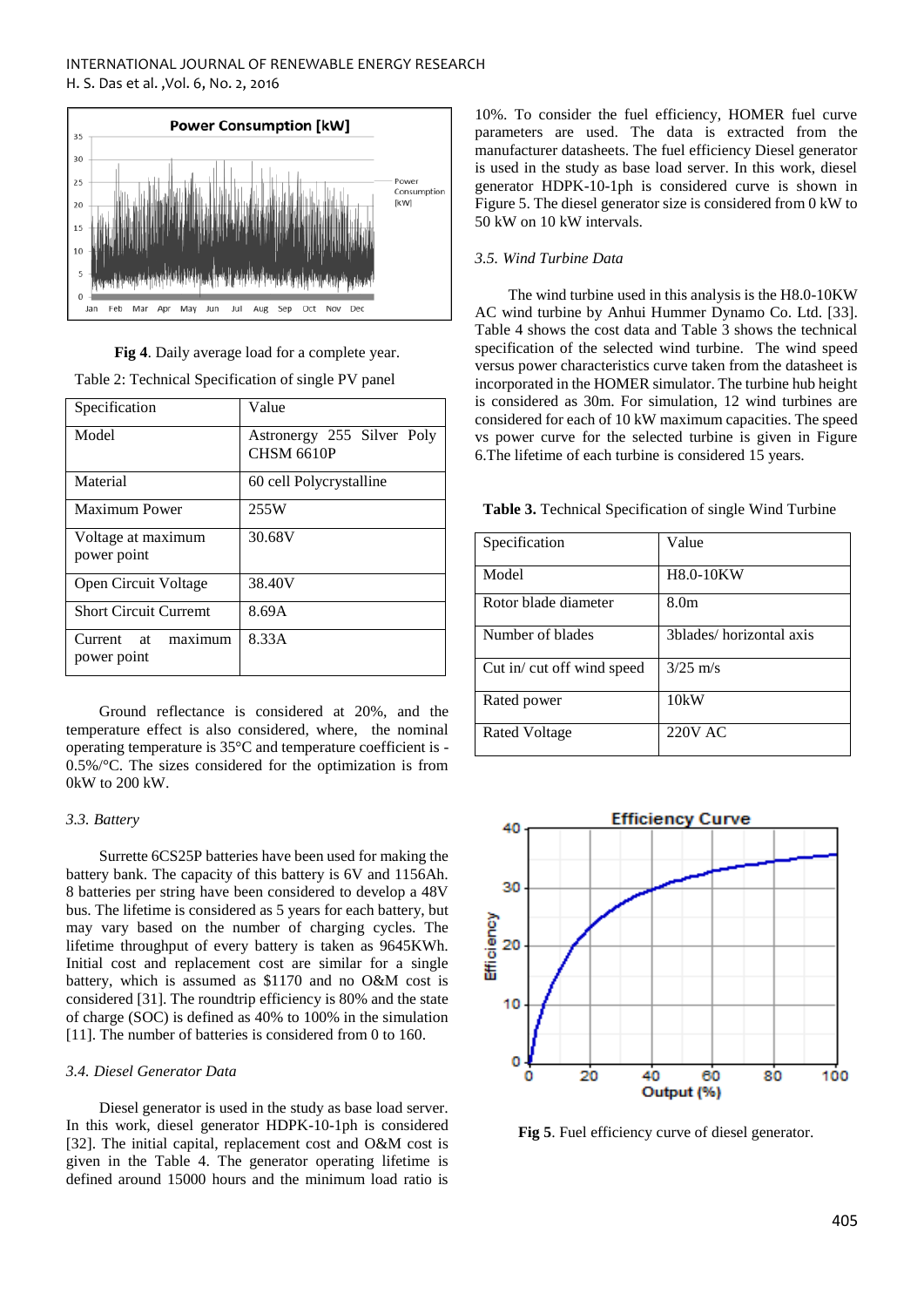| Components            | Capital Cost | <b>Replacement Cost</b> | O&M Cost                         |
|-----------------------|--------------|-------------------------|----------------------------------|
| <b>PV</b> [29]        | 890 \$/1 kW  | 890 \$/1 kW             | $10 \frac{\text{S}}{\text{yr}}$  |
| Battery [30]          | $1170$ \$/pc | $1170$ \$/pc            | $\Omega$                         |
| Diesel Generator [31] | 6782 \$/10kW | 6782 \$/10kW            | $0.05$ \$/hr                     |
| Wind Turbine [32]     | 9050 \$/10kW | 9050 \$/10 kW           | $100 \frac{\text{S}}{\text{yr}}$ |
| Converter [33]        | 518 \$/kW    | 518 \$/kW               | $\Omega$                         |

**Table 4.** Input Data on Component Cost



**Fig 6**. Wind speed vs power curve of wind turbine.

## *3.6. Converter*

For generating sufficient power, conversion converters are necessary. Solectria PVI-10kW converter is used for pricing in the HOMER software [34]. The conversion efficiency of both inverter and rectifier are considered as 90% and the lifetime of converter is 15 years. The sizing of converter is considered from 0 kW to 30 kW at 4kW interval, while the relative conversion ratio of AC and DC is considered 100%. The HOMER input data for the system component is given by Table 4.



**Fig 7**. Hybrid system model based on input sources.

#### **4. Hybrid System Modelling and Strategy of Operation**

Based on the input data, HOMER provides the hybrid system, as shown in Figure 7. To get the optimum system the economic inputs, constraints and the control strategy need to be defined [35]. These are necessary to get realistic results which will be helpful for practical implementation.

# *4.1. Hybrid System Modelling*

The system modelling includes defining the decision variables and size range of the components. The pricing and manufacturer of each component is described earlier. Now, to obtain optimum system, the following parameters need to be defined:

 $\triangleright$  Size range of PV, battery, converter and diesel generator

 $\triangleright$  Number of wind turbine

Electricity shortage is considered 10% maximum. And operating reserve is 10% of hourly load.

 $\triangleright$  Annual real interest rate is considered 2%. It is calculated from nominal interest rate and inflation rate.

 $\triangleright$  Project lifetime is 25 years due to maximum component expires within that time.

## *4.2. Strategy of Operation*

The strategy of operation can be summarized by following steps:

 $\triangleright$  At normal operation the renewable energy sources like PV, wind and battery will serve the load. When the generation by PV and wind exceeds the load demand, the battery gets charged. If the battery is fully charged, the excess power will be diverted to dump load.

 $\triangleright$  At the peak load duration, if the renewable subsystem cannot meet the load demand, the generator starts and supplies the necessary power. During the generator operation the battery is not charged by the power of generator. The generator power is solely for load supply. This strategy is called load following.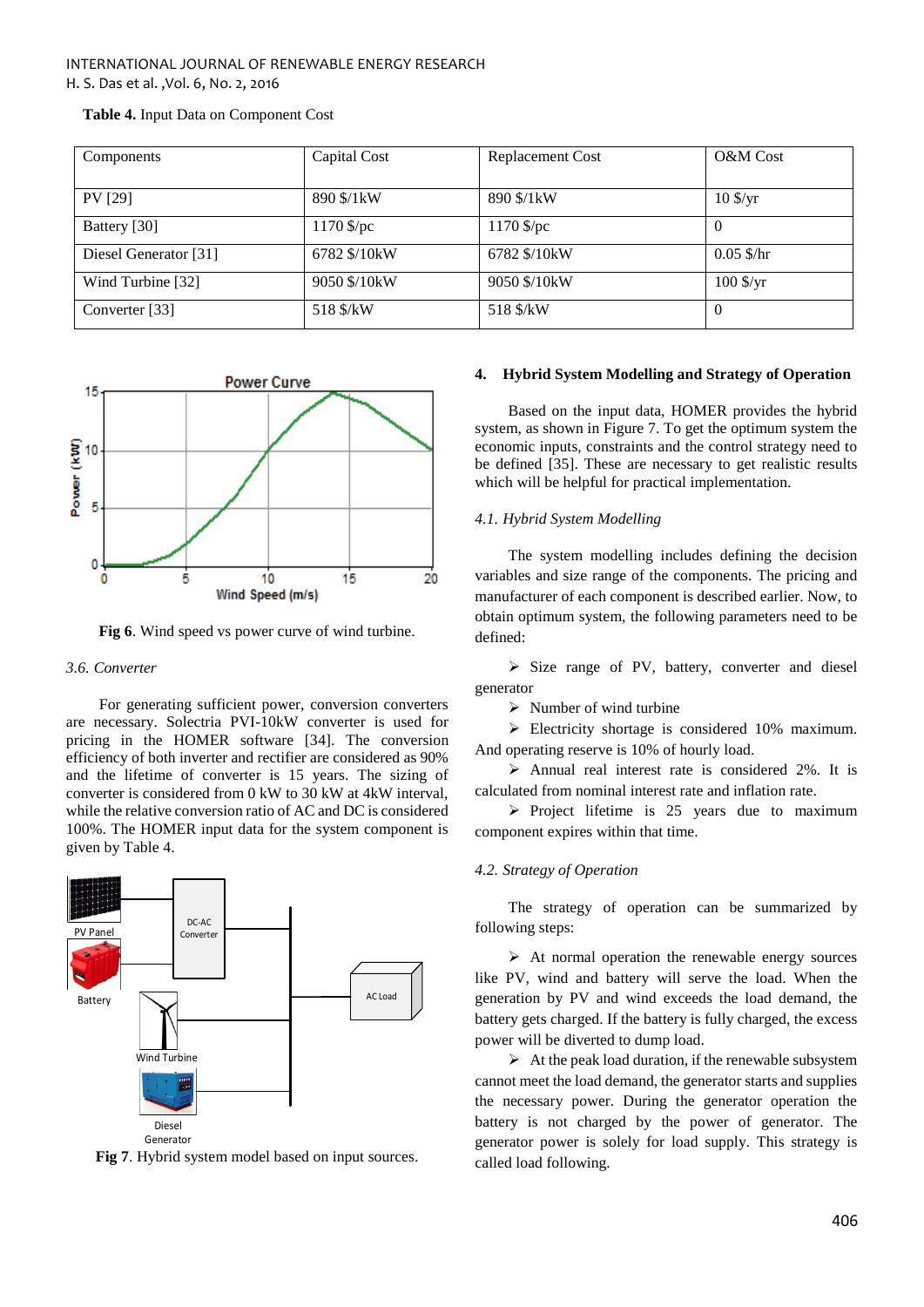$\triangleright$  In case of no solar radiation or no wind speed the generator supplies the full load.

# **5. Optimization Results**

The input data of each component and variables defined for controlling and optimizing the system enable HOMER to come up with the most economical and efficient system. The optimization is performed considering flexibility in source selection. The optimal configurations are found after performing several simulations considering 4.7293 kWh/m2/day of solar radiation with 0.508 of clearness index, 4.18 m/s of annual scaled average wind speed and 0.88 \$/L of diesel price. HOMER suggested four systems with different configuration, from which PV/Wind/Battery system is the most efficient system considering initial capital, operating cost, TNPC and COE. The next economic system is the PV/Wind/Diesel/Battery system which has the lowest capacity shortage, although the costs are higher than the previous system. The other two suggested system (wind/diesel and wind/battery/diesel) avoid PV system and the cost parameters are higher, thus they are omitted from discussion. The two most feasible configurations are shown in Table 5.

# *5.1. PV/Wind/Battery System*

The configuration is shown in Figure 8, where the sources are PV, wind and battery system. This system does not have any diesel generator, thus there is no fuel cost, fuel transportation problem and exhaust gas emission. The optimization result as shown in Table 5, shows that the component sizing of the system is larger than the PV/Wind/Diesel/Battery system, thus the initial capital is higher than the diesel based hybrid system. The initial capital, operating cost and TNPC of the system are \$ 126,586, 5007 \$/year and \$ 224,344 respectively.

|  | Table 5. Optimization Results of the Hybrid Model |  |  |  |
|--|---------------------------------------------------|--|--|--|
|--|---------------------------------------------------|--|--|--|

| Component                      | PV/Wind/Ba<br>ttery System | PV/Wind/Diesel/<br><b>Battery System</b> |
|--------------------------------|----------------------------|------------------------------------------|
| $PV$ ( $kW$ )                  | 26                         | 18                                       |
| Battery (pc)                   | 40                         | 24                                       |
| Converter (kW)                 | 22                         | 14                                       |
| Wind Turbine (kW)              | 50                         | 40                                       |
| Diesel<br>Generator<br>(kW)    |                            | 10                                       |
| Initial Capital (\$)           | 126,586                    | 94,334                                   |
| Operating Cost $(\frac{f}{y})$ | 5007                       | 8,417                                    |
| Fuel Cost $(\frac{5}{yr})$     |                            | 3,894                                    |
| TNPC $($ \$)                   | 224,344                    | 258,670                                  |
| $COE$ ( $\frac{\sqrt{2}}{N}$ ) | 0.161                      | 0.174                                    |
| Capacity Shortage              | 10%                        | 3%                                       |

As the PV/Wind/Battery system does not require any fuel, the COE is lower than the diesel based hybrid system, which is 0.161 \$/kWh. The capacity shortage of the system is 7,846 kWh/year, which is around 10% of the total production. Table 6 summarizes the different costs of the proposed power system. It can be seen that the battery bank has the highest initial capital cost and replacement cost, followed by wind turbine and PV generator system. The battery bank does not have any O&M cost, compared to PV and wind systems, requiring costs of 260 \$/yr and 500 \$/yr, respectively. The lifetime of the system is estimated 25 years.

The electricity production and consumption information are given in Table 7. It shows that, the production capacity of Wind turbine is around 72% of the total generation. This power is used to satisfy the load, and excess energy is used to charge the battery. The location of the system is costal area and has enough wind speed, thus larger wind turbine size is selected, resulting in higher power generation.



**Fig 8**. Schematic diagram of PV/Wind/Battery system.

The PV generator produces only 28% of the total electricity generation. The amount is comparatively low, because PV operates during day time only. The cost of PV panels is high, thus to optimize the system, a smaller size of PV panel is chosen. Thus, the generation capacity of PV is low. The battery system is kept as backup source which supports the load, while PV and wind system prove inadequate to meet the load demand. To provide an idea of production and consumption a scenario is shown in Figure 9. The figure shows the primary load graph, PV power supply, Wind turbine supply, battery state of charge (SOC) and the primary load served graph of 14th April, one of the highest load consumption day of a year. The monthly average electricity production by each energy source is shown in Figure 10. It is clear that throughout the year, wind turbine generates a major portion of electricity.

## *5.2. PV/Wind/Diesel/Battery System*

The configuration is shown in the Figure 11, where the system contains PV, wind, battery and a diesel generator.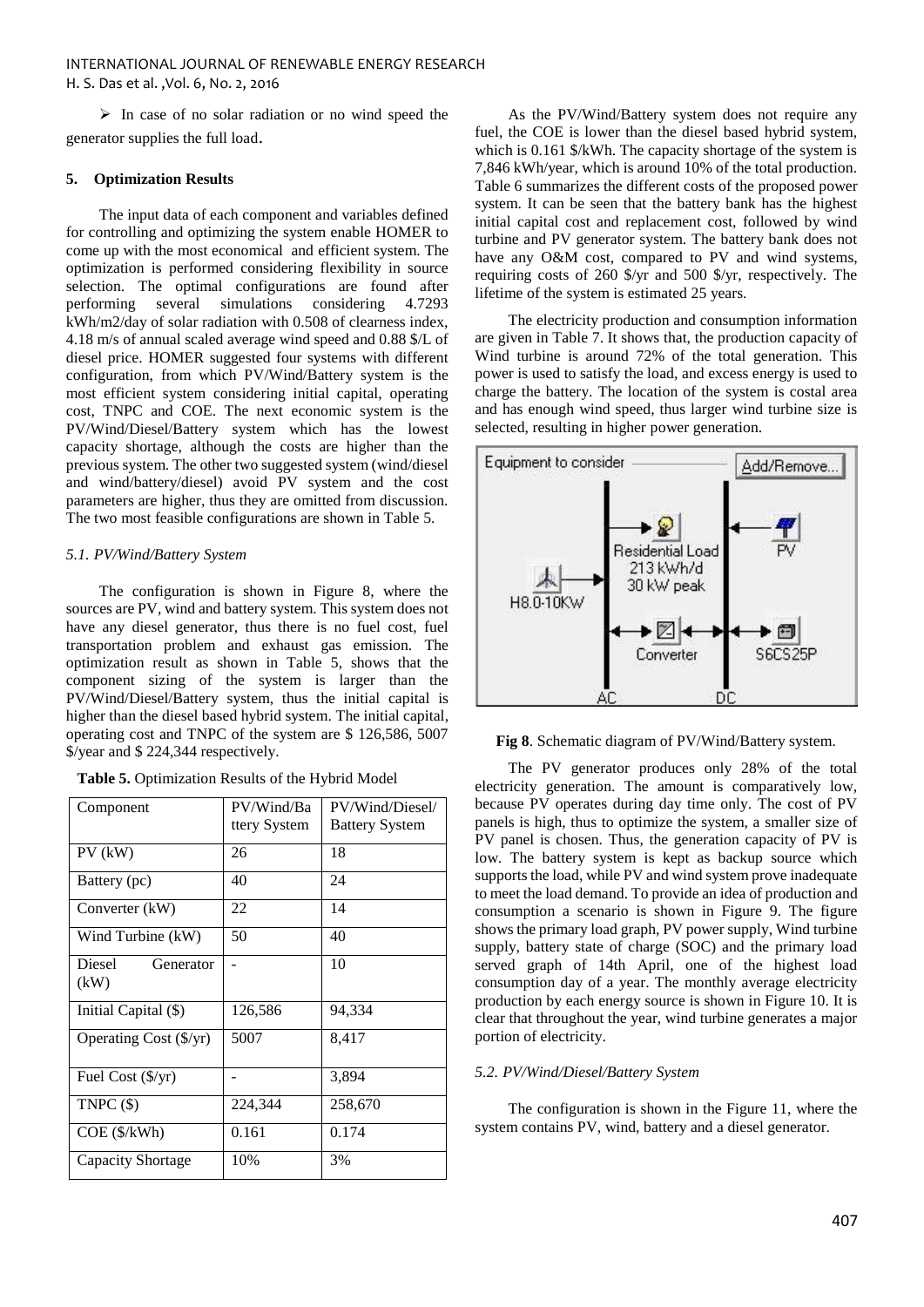| Component      | Capital (\$) | Replace<br>ment $(\$)$ | & M<br>$\Omega$<br>$\left( \text{\$}\right)$ | Fuel<br>$(\$)$ | Salvage<br>\$) | Total $(\$)$ |
|----------------|--------------|------------------------|----------------------------------------------|----------------|----------------|--------------|
| PV             | 23,140       | 17,193                 | 5,076                                        | $\Omega$       | $-4,702$       | 40,708       |
| Wind           | 45,250       | 33,621                 | 9,762                                        | $\theta$       | $-9.194$       | 79,439       |
| <b>Battery</b> | 46,800       | 65,998                 | $\Omega$                                     | $\Omega$       | $-26,149$      | 86,649       |
| Converter      | 11,396       | 8.467                  | $\Omega$                                     | $\Omega$       | $-2,315$       | 17,548       |
| System         | 126,586      | 125,280                | 14,838                                       | $\Omega$       | $-42,360$      | 224,345      |

**Table 6.** Net Present Costs of the Hybrid System for its lifetime.

**Table 7.** Annual Electric Energy Production and Consumption of the Hybrid System

| Production (kWh/yr) |         |      |                 | Consumption (kWh/yr) |      |
|---------------------|---------|------|-----------------|----------------------|------|
| PV array            | 42,309  | 28%  | AC primary load | 71,260               | 100% |
| Wind turbines       | 109,726 | 72%  |                 |                      |      |
| Total               | 152,035 | 100% |                 |                      |      |



**Fig 9**. Daily load characteristics curve with sources



**Fig 10**. Monthly average electricity production.

The optimization results shown in Table 5 depict that, the diesel based hybrid system has an initial capital of \$ 94,334, operating cost of 8417 \$/year, TNPC of \$ 258,670 and per year fuel cost \$ 3,894. The operating cost of the system is high because of the high maintenance cost of diesel generator. This fact also increases the net present cost of the system.

The COE of this hybrid system is 0.174 \$/kWh, which is high due to the fuel cost of the diesel generator. The O&M cost of PV, Wind and diesel generator are 180 \$/yr, 400 \$/yr and 133 \$/yr respectively. The shortage of electricity is as low as 2,542 kWh/year (3%) of the total electricity generation. The reason is, the diesel generator meets the extra load while other sources cannot satisfy it. The major requirement of the system is continuous fuel supply to ensure maximum uptime. As the location is a rural area, fuel transportation can be a constraint. Moreover, the exhaust gas emission of system is a big threat to environment. Table 8 shows component wise net present cost distribution of the diesel based hybrid system. The diesel generator has the highest total net present cost which is \$ 103,779, followed by Wind (\$ 63,552) and battery system (\$ 51,990). The major cost of this system is the fuel cost of diesel generator. It occupies almost 30% of the total cost of the system.



**Fig 11**. Schematic diagram of PV/Wind/Diesel/Battery system.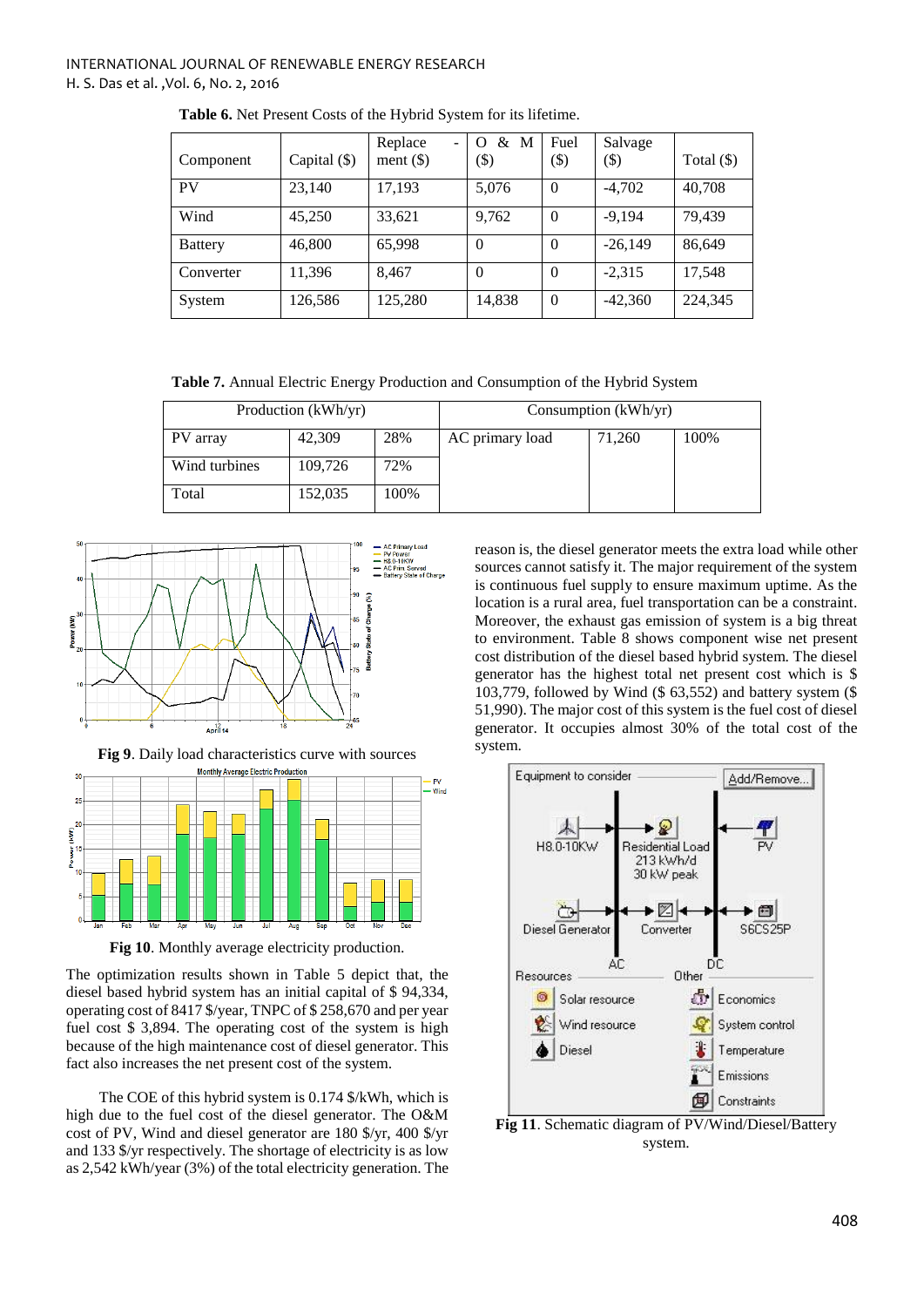| Component        | Capital $(\$)$ | Replace -ment $(\$)$ | O & M(S) | Fuel $(\$)$ | Salvage $(\$)$ | Total $(\$)$ |
|------------------|----------------|----------------------|----------|-------------|----------------|--------------|
| <b>PV</b>        | 16,020         | 11,903               | 3,514    | $\Omega$    | $-3,255$       | 28,182       |
| Wind             | 36,200         | 26,897               | 7,809    | $\Omega$    | $-7,355$       | 63,552       |
| Diesel Generator | 6,782          | 20,688               | 2,601    | 76,023      | $-2.315$       | 103,779      |
| <b>Battery</b>   | 28,080         | 39,599               | $\Omega$ | $\Omega$    | $-15,689$      | 51,990       |
| Converter        | 7,252          | 5,388                | $\Omega$ | $\Omega$    | $-1,473$       | 11,167       |
| System           | 94,334         | 104,476              | 13,924   | 76,023      | $-30,088$      | 258,670      |

|  | Table 8. Net Present Costs of PV/Wind/Diesel/Battery Hybrid System |  |
|--|--------------------------------------------------------------------|--|
|  |                                                                    |  |

**Table 9.** Annual Electric Energy Production and Consumption of the Hybrid System

| Production (kWh/yr) |         |      | Consumption (kWh/yr) |        |      |
|---------------------|---------|------|----------------------|--------|------|
| PV array            | 29,291  | 22%  | AC primary           | 76,069 | 100% |
| Wind turbines       | 87,781  | 67%  | load                 |        |      |
| Diesel Generator    | 13,798  | 11%  |                      |        |      |
| Total               | 152,035 | 100% |                      |        |      |

The yearly electricity production and consumption information can be observed in Table 9. It shows that Wind turbine generates the major portion of the total electricity, followed by PV system and diesel generator. The purpose of diesel generator and battery system is to support the excess load. Thus the production of diesel generator is low. From the table, it is clear that there is excess electricity production of 48,639 kWh/year. Most of this amount is generated by PV or Wind due to their environment dependence, which can be reduced by load shifting. As this hybrid system has diesel generator, it will certainly emit exhaust gas. HOMER estimated the possible emission amount at the provided operation strategy. The pollutant gas emission information is shown in Table 10, where the total emission is 11,967 kg/year.

# **6. Sensitivity Analysis**

The sensitivity analysis is mainly performed to view the effect of certain factors on the system such as change of solar radiation, wind speed, fuel price, load demand, and annual rate of interest. In this study, the average global solar radiation and wind speed for the location have been considered. Thus there is no need to perform this analysis for solar radiation and wind speed. The optimization results show that the PV/Wind/Battery system is the optimum one, so fuel price sensitivity is also not performed. Only the effect of load change and change of annual interest rate on the hybrid system is observed in this study.

# *6.1. Effect of Load Increase on PV/Wind/Battery System*

Sensitivity analysis has been performed to demonstrate the effect of load change on the system [4]. The annual average load has been increased by 30% and with the two annual average load values, simulation has been carried out. With the increase of load, the TNPC has been increased by 29.57% and COE has been decreased by only 0.62%. The TNPC increased proportionately due to the size increase of sources. The COE is not reduced much because the excess electricity quantity is as high as the previous load. Moreover, the price versus component size relationship is linear. Figure 12 shows the relation of TNPC and COE with load.

# *6.2. Effect of Change in Annual Real Interest Rate*

The annual real interest rate may vary based on the economy of a country. Since the lifetime of the hybrid system is estimated to be 25 years, and the annual interest rate can vary time to time within that range, it would be sensible to observe the effect of change in real interest rate. HOMER calculates the annual real interest rate from the equation [25]:

$$
Annual\ real\ interest\ rate, i = \frac{i'-f}{1+f}
$$

Here,  $i'$  is the nominal interest rate and f is the annual inflation rate.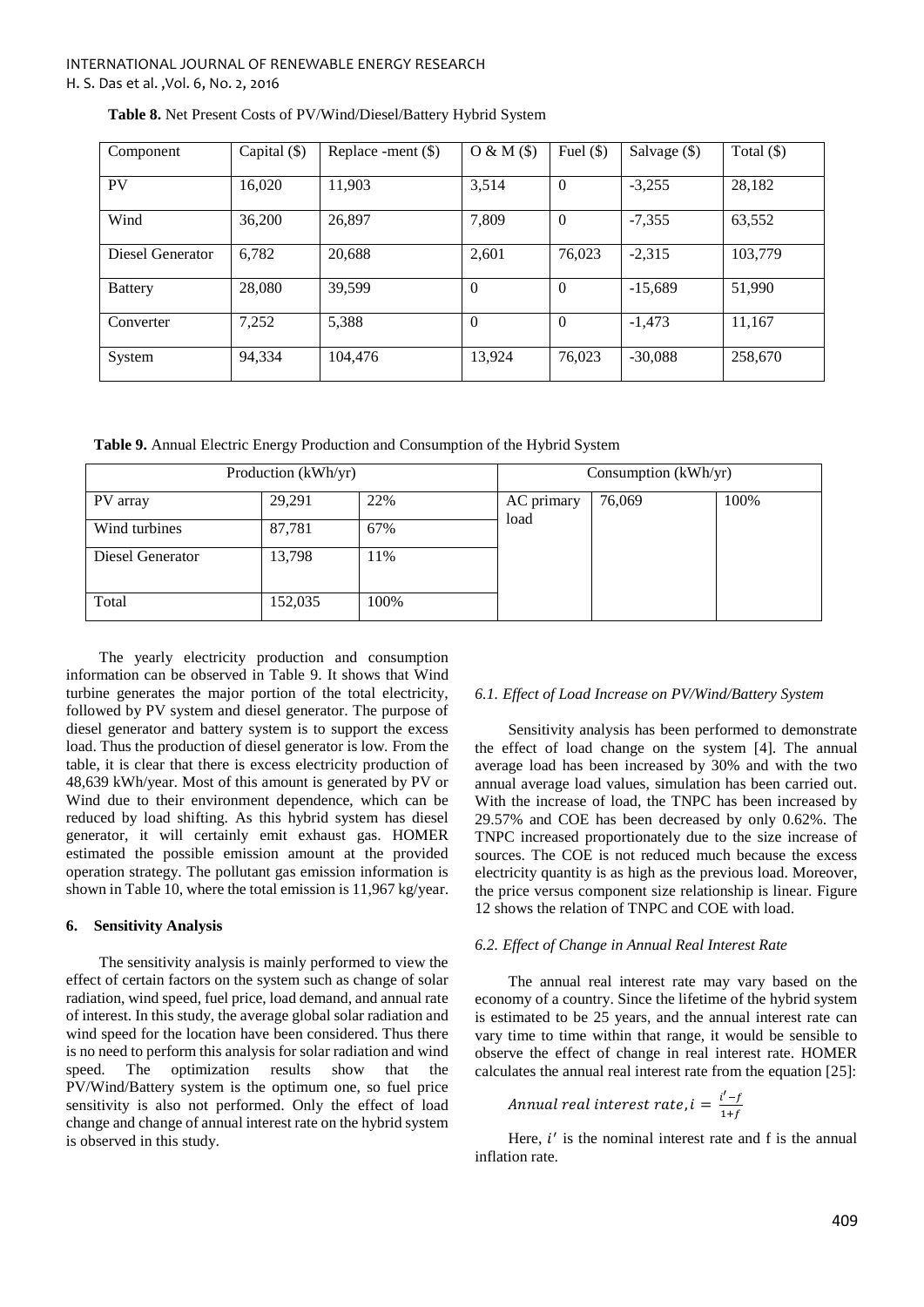The effect of change in real interest rate is observed under the load condition of 213 kWh/day. The annual real interest rate was set at 2%, 4% and 6%. The result shows that, for the all interest rates PV/Wind/Battery system is the optimum one.

**Table 10.** Pollutant Gas Emission of PV/Wind/ Diesel/ Battery System





**Fig 12**. Sensitivity analysis for increase in load demand.

The effect of annual real interest rate on the total net present cost for the optimum system and its closest competitor is shown in Figure 13(a-b). It shows that with the increase of interest rate, the total net present cost gradually decreases. The cost of energy shows opposite result. For the optimum system, it increases from 0.161\$/kWh to 0.207 \$/kWh with the increase interest rate from 2% to 6%. For the same interest rate change, the COE of PV/Wind/Diesel/Battery system increases from 0.174 \$/kWh to 0.204 \$/kWh. It can be observed that, at 6% interest rate, the COE of the optimum system is higher than the nearest competitor. Although other costs are lower, it is determined as the optimum one.

The same variation of annual real interest is applied on the system with load condition of 277 kWh/day. The results show that, for 2% and 4% interest rate, the optimum system is the PV/Wind/Battery system. However, at 6% interest rate, the optimum system changes to PV/Wind/Diesel/Battery system. As seen in Figure 13(b), the total net present cost of PV/Wind/Diesel system decreases from \$ 290,702 to \$ 243,934, and the cost of energy increases from 0.160 \$/kWh to 0.205 \$/kWh.

For PV/Wind/Diesel/Battery system, the total net present cost decreases from \$ 311,490 to \$ 234,311, and the cost of energy increases from 0.168 \$/kWh to 0.194 \$/kWh. It can be noticed that, at 6% interest rate, both the TNPC and COE for PV/Wind/Diesel/Battery system are lower than the PV/Wind/Battery system.

## **7. Discussion**

The feasibility study of power generation system for the rural area of Bangladesh results in two most economic systems. The first one is a PV/Wind/Battery system and the other one is PV/Wind/Diesel system. Figure 14 shows the comparison of different types of cost of the two systems during 25 years of project lifetime. It is clear that, the initial capital and replacement cost of the PV/wind/Battery system are higher than the PV/Wind/Diesel/Battery system by 25% and 16%, respectively. The O&M cost is also slightly higher for the PV/Wind/Battery based system by 0.72%. However, this system does not have any fuel cost, whereas the PV/Wind/Diesel/Battery system has a fuel cost of \$76,023, which also increases the TNPC by 13%. Moreover, the PV/Wind/Battery does not have any emission, whereas the diesel based system has significant emission which makes the system unsuitable from environmental perspective. As the system is considered for a rural area, where the environmental factor and fuel transportation constraint should be considered, a green energy system with no emission is preferred. Moreover, keeping in mind the TNPC and COE, the green energy based system is the best; however initially the investment is higher.

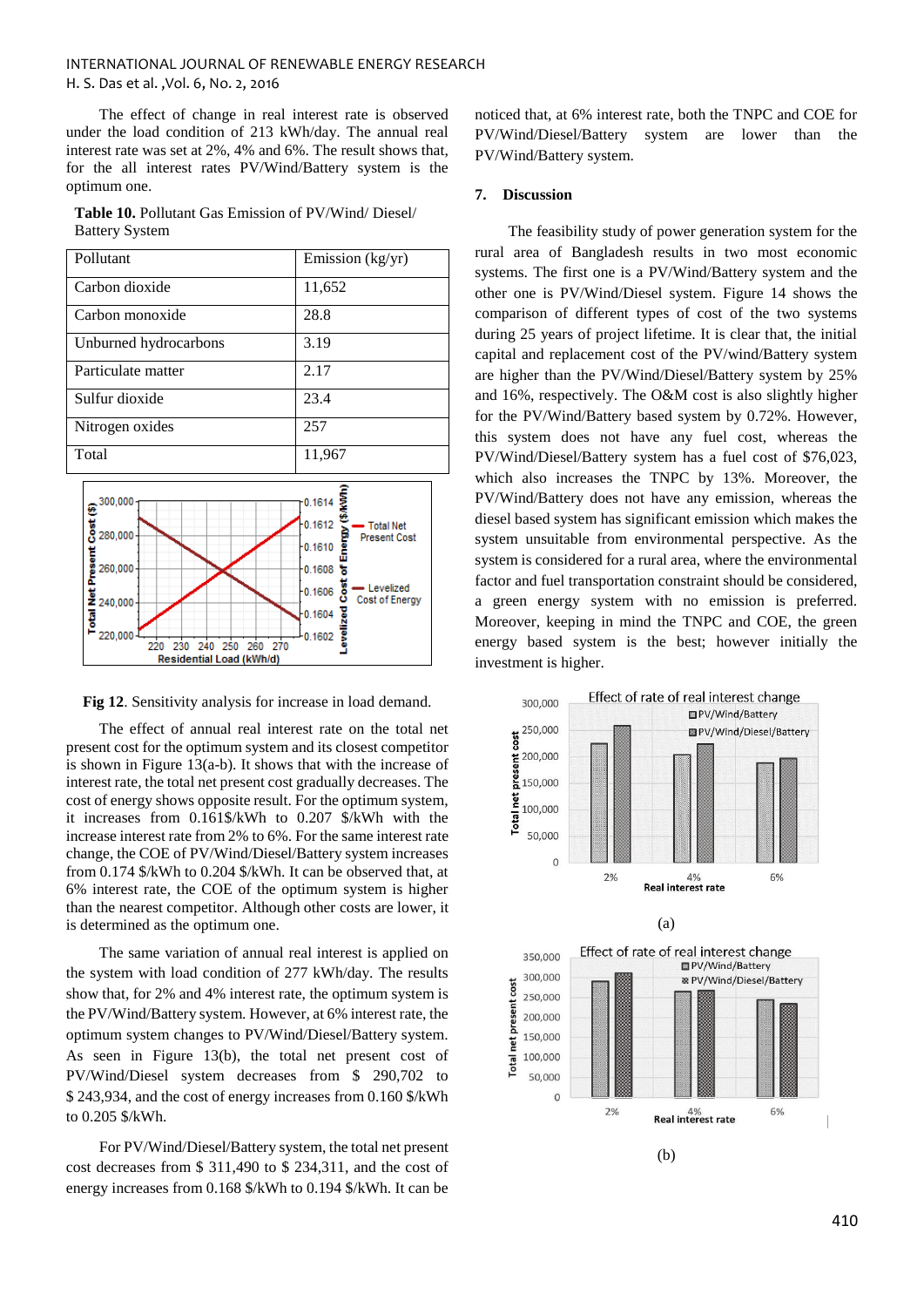**Fig 13**. Effect of real rate of interest change for (a) load 213 kWh/day, (b) load 277 kWh/day



**Fig 14**. Cost comparison of the two hybrid systems.

## **8. Conclusion**

This paper has presented the feasibility of a hybrid renewable energy based system in rural area of southern Bangladesh, where grid electricity is not present. The optimum design for the Kuakata, Pathuakhali consists of PV, Wind turbine and Battery system. The load is assumed based on regular rural lifestyle. The main parameters of analysis are per unit energy cost, initial cost, per year operating cost, and total net present cost of the system. The HOMER optimization is capable to clarify the viability of the system since the system has competitive energy costs with other possible configurations. The system is a non-polluting, reliable energy source with total net present cost \$ 224,345, which cover the capital cost of \$ 126,586, replacement cost of \$ 125,280, and operation and maintenance cost of \$ 14,838. Per year operating cost is \$ 5007. The cost of energy is \$ 0.161 /kWh, which is the lowest of all the possible configurations. Also, this system does not have any exhaust gas emission, whereas the nearest competitor hybrid system has 11,967 kg/yr of pollutant gas emission. The sensitivity analysis has proved that the system can also handle the increase in load in the near future. The sensitivity analysis also shows the effect of change in interest rate on the system, which is, in most cases the optimum system is sustainable. Therefore, this green system can be a replacement of conventional diesel based system, and can realize the government vision, which is to contribute 10% of the total electricity by renewable energies by the year 2020.

# **Acknowledgement**

The authors would like to pay gratitude to Universiti Teknologi Malaysia (UTM) for supporting with lab and library facilities. In addition, the authors are also grateful to National Renewable Energy Laboratory (NERL) for providing legacy version of HOMER software and its free technical support. The authors would like to express their appreciation to the Ministry of Higher Education, Malaysia (MOHE). They also acknowledge funding provided by fundamental research grant scheme (FRGS) under vote 4F596, Universiti Teknologi Malaysia (UTM).Lastly thanks to those colleagues who have either directly or indirectly contributed to the completion of this work.

## **References**

- [1] National Energy Policy, M.o. Power, Editor. 2014, Government of Bangladesh: Energy and Mineral Resources.
- [2] Nandi, S.K. and H.R. Ghosh, Prospect of wind–PV-battery hybrid power system as an alternative to grid extension in Bangladesh. Energy, 2010. 35(7): p. 3040-3047.
- [3] M. R. Abedin and H. S. Das, "Electricity from Rice Husk: A Potential Way to Electrify Rural Bangladesh," International Journal of Renewable Energy Research (IJRER), vol. 4, pp. 604-609, 2014.
- [4] Khan, M., M. Iqbal, and S. Mahboob, A wind map of Bangladesh. Renewable Energy, 2004. 29(5): p. 643-660.
- [5] NASA Surface Meteorology and Solar Energy. 2015; Available from: https://eosweb.larc.nasa.gov/sse/.
- [6] Giday, Z.G., Technical and economic assessment of solar PV/diesel hybrid power system for rural school electrification in Ethiopia. International Journal of Renewable Energy Research (IJRER), 2014. 3(3): p. 735- 744.
- [7] Mondal, A.H. and M. Denich, Hybrid systems for decentralized power generation in Bangladesh. Energy for Sustainable Development, 2010. 14(1): p. 48-55.
- [8] Tijani, H.O., C.W. Tan, and N. Bashir, Techno-economic analysis of hybrid photovoltaic/diesel/battery off-grid system in northern Nigeria. Journal of Renewable and Sustainable Energy, 2014. 6(3): p. 033103.
- [9] Rhaman, M.M., Hybrid Renewable Energy System for Sustainable Future of Bangladesh. International Journal of Renewable Energy Research (IJRER), 2013. 3(4): p. 777- 780.
- [10] Bilal, B.O., et al., Methodology to Size an Optimal Stand-Alone PV/wind/diesel/battery System Minimizing the Levelized cost of Energy and the CO2 Emissions. Energy Procedia, 2012. 14: p. 1636-1647.
- [11] Abdilahi, A.M., et al., Feasibility study of renewable energy-based microgrid system in Somaliland׳ s urban centers. Renewable and Sustainable Energy Reviews, 2014. 40: p. 1048-1059.
- [12] Ngan, M.S. and C.W. Tan, Assessment of economic viability for PV/wind/diesel hybrid energy system in southern Peninsular Malaysia. Renewable and Sustainable Energy Reviews, 2012. 16(1): p. 634-647.